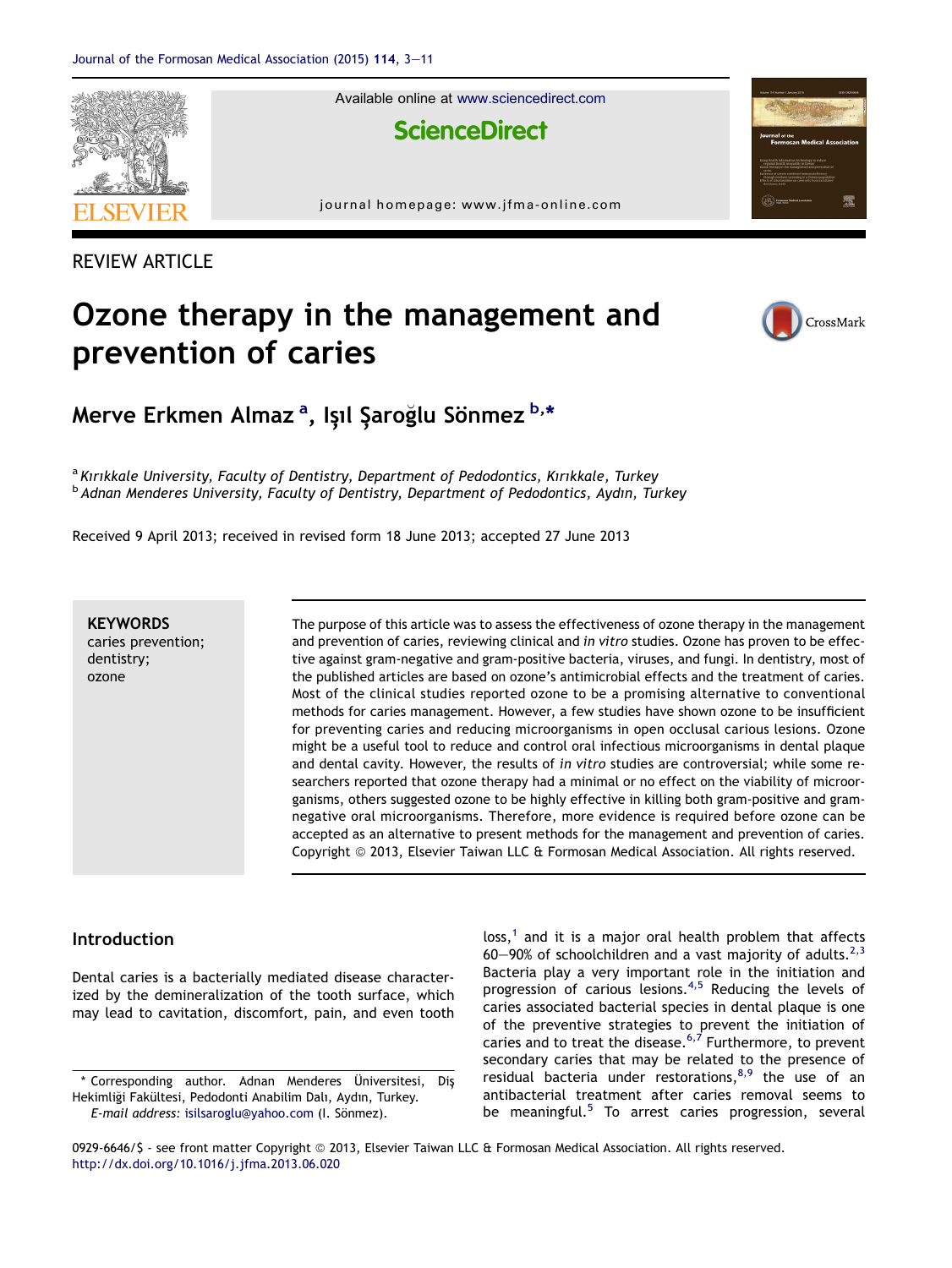antibacterial treatments have been proposed in order to mechanically and/or chemically reduce biofilm formation $3,10-12$  $3,10-12$  $3,10-12$  and reduce the amount of residual bacteria after caries removal. $5,13-15$  $5,13-15$  $5,13-15$  Nowadays, to treat dental caries, pharmaceutical approaches have gained popularity. Such approaches give the opportunity of caries treatment without drilling. A novel concept [ozone therapy](https://www.austinozone.com) has been introduced for the treatment of caries,  $16,17$  disinfection of the cavity, $18$  and reduction in the levels of cariesassociated microorganisms.[19,20](#page-7-0)

Ozone is an energy-rich and highly unstable form of ox-ygen.<sup>[7,21](#page-7-0)</sup> It is one of the most important gases in the stratosphere because of its ability to filter ultraviolet (UV) rays, which are crucial for the biological balance in the biosphere.<sup>22</sup> This allotropic molecule has been widely used as a treatment agent of more than 50 pathological proc-esses<sup>[23](#page-7-0)-[30](#page-7-0)</sup> and has been used in dentistry.<sup>[31](#page-7-0)-[33](#page-7-0)</sup> Although there are relatively simple application forms and active mechanisms (Fig. 1), the use of ozone in dentistry developed very modestly.<sup>34</sup> Dr. Edward Fisch was the first dentist to use ozone in his practice and introduced it to the German surgeon Dr. Erwin Payr who used ozone from that time forward in surgery.<sup>[35](#page-7-0)</sup> Because of the infectious diseases associated with the oral cavity, there has been interest in ozone use in dentistry due to its antimicrobial properties.[22,34](#page-7-0) Ozone has been used in various fields in dentistry such as periodontology, $^{22}$  $^{22}$  $^{22}$  endodontics, $^{35}$  $^{35}$  $^{35}$  and maxillofacial surgery.<sup>[36](#page-7-0)</sup> It has proved to be effective against gram-negative and gram-positive bacteria, viruses, and fungi.<sup>[37](#page-7-0)</sup> Ozone's action is twofold but simultaneous; it generates direct molecular-level reactions in the medium in which it is released and indirectly destroys bacteria by the produc-tion of free radicals.<sup>[33](#page-7-0)</sup> It is generally accepted that oxidation due to ozone starts the destruction of cell walls and cytoplasmic membranes of microorganisms; after the membrane is damaged, permeability increases and ozone molecules can easily enter into the cells.<sup>[12,38](#page-7-0)</sup> In dentistry, most of the published articles are based on ozone's anti-microbial effects<sup>[18,19,39,40](#page-7-0)</sup> and the treatment of

caries.<sup>[20,41,42](#page-7-0)</sup> The purpose of this article is to assess the effectiveness of ozone therapy in the management and prevention of caries, reviewing clinical and in vitro studies.

# Clinical studies

Holmes<sup>[16](#page-7-0)</sup> assessed the effect of an ozone delivery system, combined with the daily use of a remineralizing patient kit, on the clinical severity of noncavitated leathery primary root carious lesions (PRCLs), in an older population group. He concluded that dentistry has the ability to reverse lesions with just 40 seconds of ozone treatment. At 18 months, 100% reversal and remineralization had been achieved. Leathery noncavitated primary root caries can be arrested nonoperatively using ozone and remineralizing products. It is suggested that this treatment regime is an effective alternative to conventional "drilling and filling."

Baysan and Lynch<sup>[43](#page-7-0)</sup> have evaluated the effect of ozone on the microbial flora and clinical severity of primary root caries in vivo. A biopsy was taken from half of each lesion prior to and after ozone application, and the microbiological counts are determined and compared. The authors reported that ozone application for either 10 seconds or 20 seconds dramatically reduced most of the microorganisms in primary root caries lesions without any side effects recorded at recall intervals between 3 months and 5.5 months.

The effect of ozone on noncavitated initial occlusal fissure caries lesions considering the patient's current caries risk has been investigated with a randomized controlled clinical study, and lesion progression or reversal was monitored by the laser fluorescence system DIAG-NOdent for up to 3 months. The results of the study suggested that the application of ozone gas on noncavitated occlusal fissure caries lesions has an improving effect in patients at high caries risk. The authors suggested ozone as a novel therapeutic approach to the management of noncavitated initial fissure caries lesions.[44](#page-7-0)



Figure 1 The mechanism of ozone's action.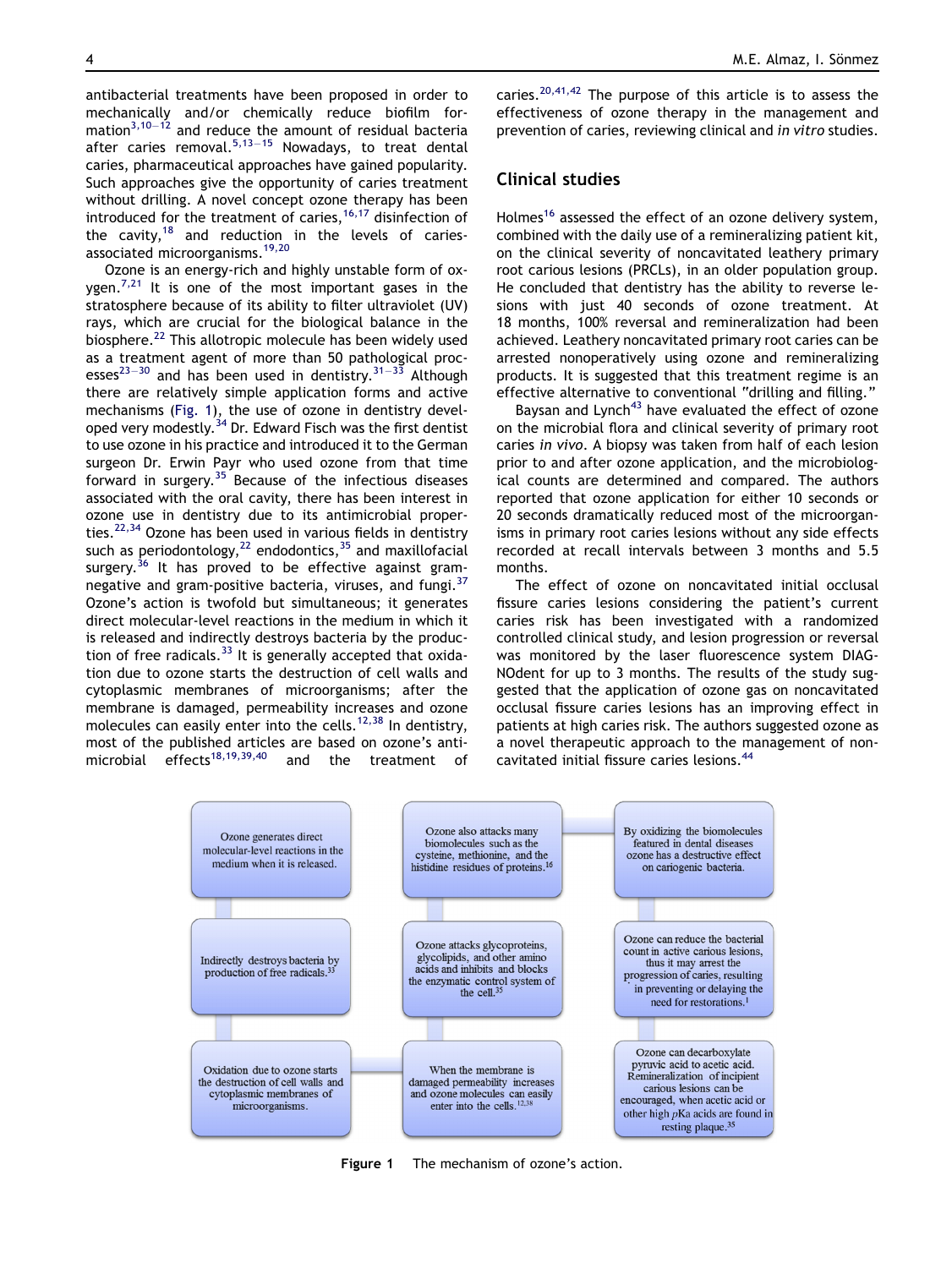Dähnhardt et al $17$  have evaluated the efficacy of ozone gas on treating open carious lesions in anxious children with a prospective controlled clinical study. Two lesions in each child were treated with either ozone gas for 20 seconds or left untreated as the control group. The changes for hardness and DIAGNOdent values were compared for up to 8 months. Statistically significant improvement was observed between baseline and follow-up in the ozone-treated group. Moreover, it was reported that the level of fear reduced prior to the second session and following the last session.

Baysan and Lynch<sup>45</sup> assessed the safety and efficacy of ozone either with or without a root sealant for the management of leathery root caries. They separated the groups as follows: ozone only group, ozone with a root sealant, root sealant only, and the control group with no treatment. At the 6-month recall, 38.1% of lesions became hard in the ozone only group, whereas none of the lesions became hard in the control group. The ozone and sealant group also had greater improvements in the Electronic Caries Monitor and DIAGNOdent values when compared to the sealant only group. It is reported that ozone with or without a sealant could be safety and efficient therapy for the management of leathery root caries.

In a clinical study, the effect of ozone compared with Cervitec/Fluor Protector was assessed on avoiding demineralization around brackets. Patients with a poor oral hygiene who required multibracket appliance therapy were treated with ozone or a combination of Cervitec and Fluor Protector. The visible plaque index and white spot formation were analyzed clinically. The preventive effect of Cervitec/Fluor Protector on the development of white spot lesions during multibracket therapy was found to be superior to ozone.<sup>46</sup>

Hauser-Gerspach et  $al^{47}$  $al^{47}$  $al^{47}$  compared the effectiveness of gaseous ozone as a disinfectant and chlorhexidine gel in the reduction of microorganisms in occlusal caries lesions of small children with and without excavation. Standardized samples were taken from each lesion prior to and after ozone or chlorhexidine application and microbiological counts were compared. It was reported that ozone application as well as 1% chlorhexidine gel application for 30 seconds was not effective in reducing microorganisms in open occlusal carious lesions. The removal of decayed tissue had no effect either.

In an in vivo setting, the efficiency of ozone alone and with a remineralizing solution following application on initial pit and fissure caries lesions in permanent molars was evaluated. After ozone treatment (40 s), patients either using the remineralizing solution or not were followed up at 1 month, 2 months, 3 months, and 6 months. The results have shown that using the remineralizing solution had no additional effect on the remineralization of initial pit and fissure caries lesions treated with ozone. The authors concluded that ozone treatment either alone or combined with a remineralizing solution was found to be effective for the remineralization of initial fissure caries lesions.<sup>[48](#page-8-0)</sup>

Most of the clinical studies reported that ozone is a promising alternative to conventional methods for the management of caries. However, a few studies have shown ozone to be insufficient for preventing caries and reducing microorganisms in open occlusal carious lesions.<sup>[46,47](#page-8-0)</sup> [Table 1](#page-3-0) shows a summary of these studies.

#### In vitro studies

There are several studies evaluating antimicrobial effect of ozone on cariogenic bacteria. Baysan et al<sup>[39](#page-7-0)</sup> have evaluated the antimicrobial effect of ozone on primary root carious lesions and the efficacy on Streptococcus mutans and Streptococcus sobrinus. A significant reduction in microorganisms was observed after ozone exposure for either 10 seconds or 20 seconds in primary root carious lesions; furthermore, the application of ozone for 10 seconds was able to reduce the count of S. mutans and S. sobrinus on saliva-coated glass beads. The authors concluded that ozone may be an effective alternative to traditional drilling and filling for the treatment of primary root caries.

One of the preventive strategies of caries is reducing the amount of caries associated bacterial species in the dental plaque.<sup>[6](#page-7-0)</sup> Nagayoshi et al's<sup>[19](#page-7-0)</sup> in vitro study examined the effect of ozonated water on oral microorganisms and dental plaque. Ozonated water strongly inhibited the accumulation of experimental dental plaque and it was highly effective in killing both gram-positive and gram-negative oral microorganisms, almost no microorganisms were detected after being treated with ozonated water (4 mg/L) for 10 seconds.

Residual bacteria may cause secondary caries under restorations; therefore antimicrobial treatment could be useful. The antibacterial effect of ozone has been evaluated on S. mutans and compared with two antibacterial dentin bonding systems in a previous study. The authors reported that an 80 second application of ozone is a very promising therapy for eliminating residual microorganisms in deep cavities and therefore has the potential to increase the clinical success of restorations. The antimicrobial effect of bonding systems and 80 seconds of ozone were found to be significantly higher than that of the 40 second ozone treatment. A longer period of ozone activity could be advantageous as a result of its anticariogenic effect.<sup>[18](#page-7-0)</sup>

The ability of ozone to kill microorganisms associated with noncavitated occlusal caries was investigated by Baysan and Beighton<sup>[20](#page-7-0)</sup> They determined the effect of ozone on the viability of bacteria in the exposed infected dentine associated with these lesions. Forty-second ozone treatment of the lesions failed to significantly reduce the count of viable bacteria in infected dentin under demineralized enamel. The results of this study were contradictory to other studies' results.

Müller et al<sup>[3](#page-7-0)</sup> have assessed the antimicrobial potential of ozone gas and photodynamic therapy on oral biofilm. Their results suggest that well-established biofilms are resistant to ozone application. Both ozone and photodynamic therapy had a minimal effect on the viability of microorganisms organized in a cariogenic biofilm. The authors concluded that ozone and photodynamic therapy are not currently a valid option to be eligible as a supportive measure in cases where mechanical removal of bacteria is not possible such as fissures, around orthodontic brackets, or in residual caries.

In a previous study, the antimicrobial effect of 0.1-ppm ozonated water was analyzed on 24-hour supragingival plaque microorganisms. The microbiological tests performed in the study suggested that ozonated water exhibited some antimicrobial activity on the bacterial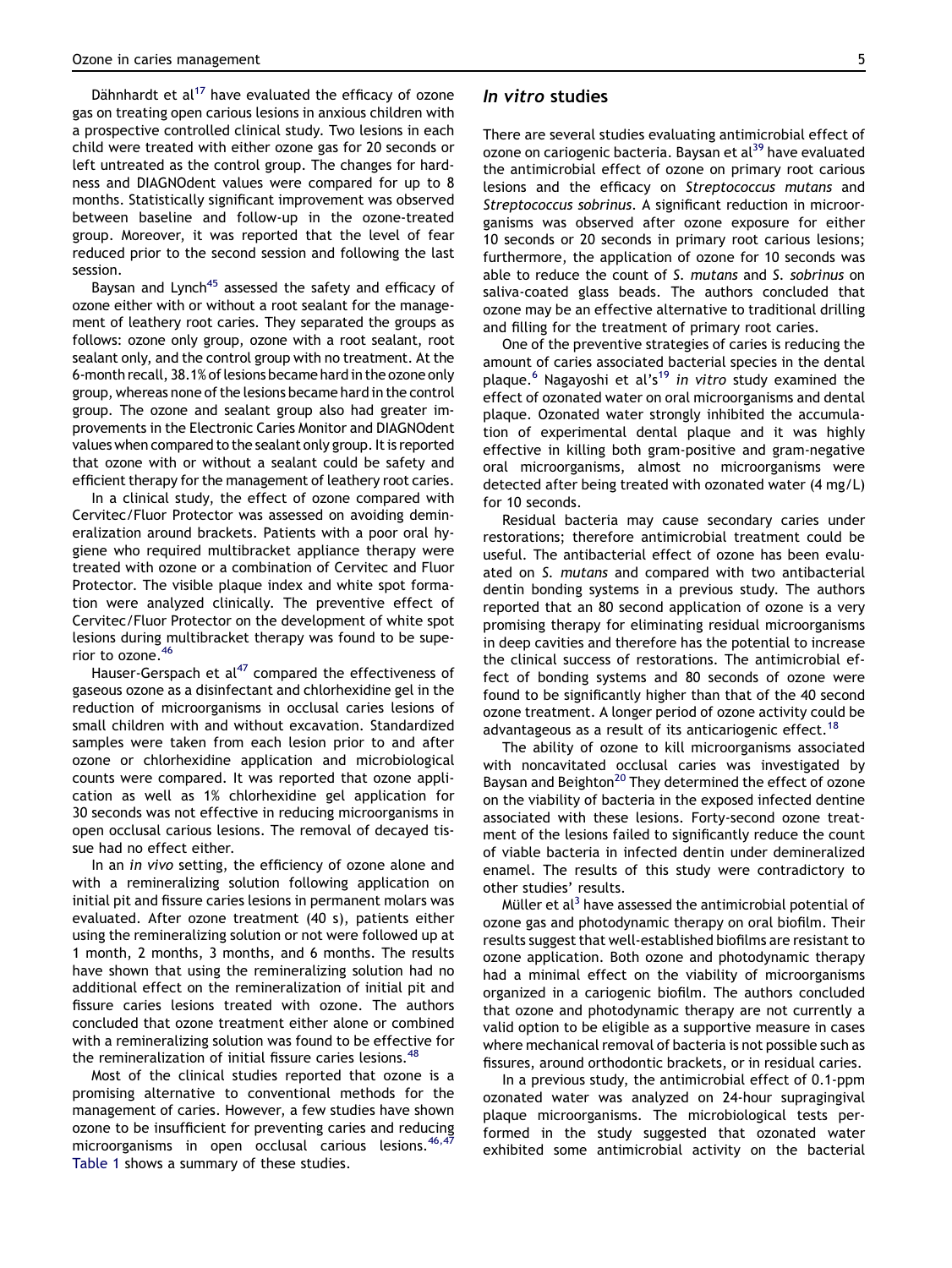<span id="page-3-0"></span>

| Refs                                         | Objective                                                                                                                                                                                                        | Application time and<br>form of ozone | Concentration of ozone                              | Results/conclusions                                                                                                                                                                                                        |
|----------------------------------------------|------------------------------------------------------------------------------------------------------------------------------------------------------------------------------------------------------------------|---------------------------------------|-----------------------------------------------------|----------------------------------------------------------------------------------------------------------------------------------------------------------------------------------------------------------------------------|
| Holmes, 2003 <sup>16</sup>                   | To assess the effect of an ozone delivery<br>system, combined with the daily use of a<br>remineralizing patient kit, on the clinical<br>severity of noncavitated leathery PRCLs,<br>in an older population group | 40 <sub>s</sub><br>Gaseous ozone      | 2,100 $\pm$ 200 ppm with a flow of<br>$615$ mL/min  | At 18 mo, 100% reversal and<br>remineralization had been achieved.<br>Leathery noncavitated primary root<br>caries could be arrested nonoperatively<br>with ozone and remineralizing products                              |
| Baysan and Lynch,<br>200443                  | To assess the effect of ozone on the<br>microbial flora and clinical severity of<br>primary root caries                                                                                                          | 10 s and 20 s<br>Gaseous ozone        | 2,100 $\pm$ 200 ppm with a flow of<br>$615$ mL/min  | Ozone application for either 10 or 20 s<br>dramatically reduced most of the<br>microorganisms in primary root caries<br>lesions without any side effects                                                                   |
| Huth et al, 2005 <sup>44</sup>               | To investigate the effect of ozone on<br>noncavitated initial occlusal fissure<br>caries lesions with a split mouth design<br>considering the patient's current caries<br>risk                                   | 40 <sub>s</sub><br>Gaseous ozone      | 2,100 $\pm$ 200 ppm with a flow of<br>$615$ mL/min  | The ozone-treated lesions showed<br>significantly more caries reversal or<br>reduced caries progression than the<br>untreated control lesions within the<br>group of patients at high current caries<br>risk               |
| Dähnhardt et al,<br>200617                   | To evaluate the efficacy of ozone gas on<br>treating open carious lesions in anxious<br>children                                                                                                                 | 20 <sub>s</sub><br>Gaseous ozone      | 2,100 $\pm$ 200 ppm with a flow of<br>$615$ mL/min  | The use of ozone resulted in an average<br>reduction of 13% of the laser<br>fluorescence values immediately after<br>the ozone treatment                                                                                   |
| Baysan and Lynch,<br>2007 <sup>45</sup>      | To assess the safety and efficacy of<br>ozone either with or without a root<br>sealant for the management of leathery<br>root caries                                                                             | 10 <sub>s</sub><br>Gaseous ozone      | 2,100 $\pm$ 200 ppm with a flow of<br>$615$ mL/min  | The ozone $+$ sealant group and the<br>ozone only group showed improvements<br>in the Electronic Caries Monitor and<br>DIAGNOdent values. Ozone was found to<br>be efficient for the management of<br>leathery root caries |
| Kronenberg et al,<br>2009 <sup>46</sup>      | To evaluate the effect of ozone<br>comparing with Cervitec/Fluor Protector<br>on avoiding demineralization around<br><b>brackets</b>                                                                             | 30 <sub>s</sub><br>Gaseous ozone      | $2,100 \pm 200$ ppm with a flow of<br>$615$ mL/min. | Preventive effect of Cervitec/Fluor<br>Protector on the development of white<br>spot lesions during multibracket therapy<br>has been found to be superior to ozone.                                                        |
| Hauser-Gerspach<br>et al, 2009 <sup>47</sup> | To compare the immediate effects of<br>gaseous ozone and chlorhexidine gel on<br>bacteria in cavitated carious lesions in<br>children                                                                            | 30 <sub>s</sub><br>Gaseous ozone      | 2,100 $\pm$ 200 ppm with a flow of<br>$615$ mL/min. | Ozone application as well as 1%<br>chlorhexidine gel application for 30 s was<br>not effective in reducing microorganisms<br>in open occlusal carious lesions.                                                             |
| Atabek and Oztas,<br>201148                  | To evaluate the efficiency of ozone alone<br>and with a remineralizing solution<br>following application on initial pit and<br>fissure caries lesions in permanent<br>molars                                     | 40 <sub>s</sub><br>Gaseous ozone      | 2,100 $\pm$ 200 ppm with a flow of<br>$615$ mL/min. | Ozone treatment either alone or<br>combined with a remineralizing solution<br>was found to be effective for<br>remineralization of initial fissure caries<br>lesions.                                                      |

 $PRCL = primary root$  carious lesions.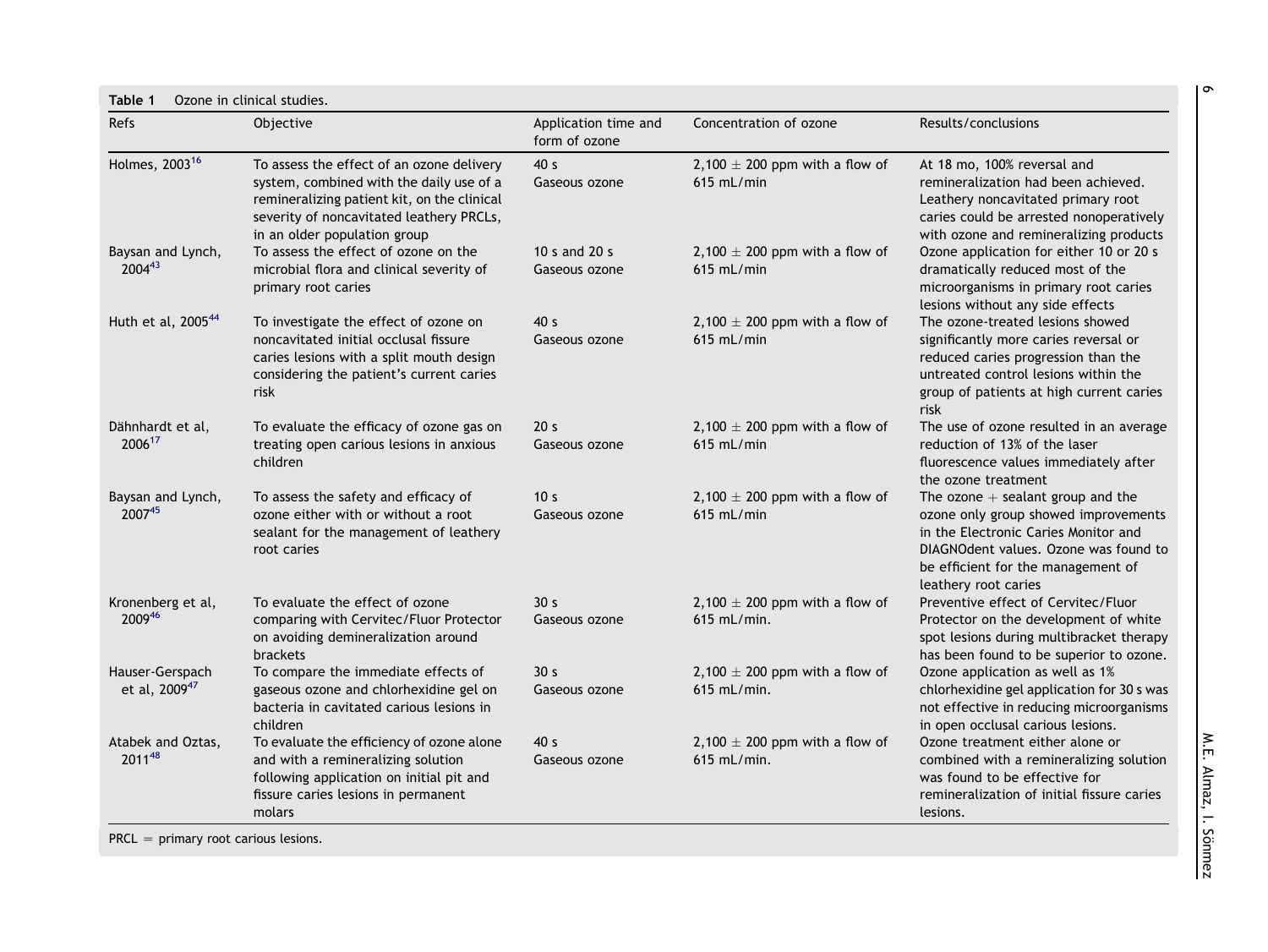Table 2 Ozone in *in vitro* studies.

<span id="page-4-0"></span>

| Refs                                 | Objective                                                                                                                                                     | Application time and<br>form of ozone        | Concentration of ozone                            | Results/conclusions                                                                                                                                                                                                                                                                                        |
|--------------------------------------|---------------------------------------------------------------------------------------------------------------------------------------------------------------|----------------------------------------------|---------------------------------------------------|------------------------------------------------------------------------------------------------------------------------------------------------------------------------------------------------------------------------------------------------------------------------------------------------------------|
| Baysan et al, 2000 <sup>39</sup>     | To evaluate the antimicrobial effect<br>of ozone on primary root carious<br>lesions and the efficacy on<br>Streptococcus mutans and<br>Streptococcus sobrinus | 10 s and 20 s<br>Aqueous ozone               | 0.069 mL and 0.0138 mL                            | A significant reduction in<br>microorganisms was observed after<br>ozone exposure for either 10 or 20 s in<br>primary root carious lesions;<br>moreover, the application of ozone<br>for 10 s was able to reduce the count<br>of S. mutans and S. sobrinus on saliva-<br>coated glass beads                |
| Nagayoshi et al, 2004 <sup>19</sup>  | To examine the effect of ozonated<br>water on oral microorganisms and<br>dental plaque                                                                        | 10 s, 30 s, 60 s, and 120 s<br>Aqueous ozone | $0.5$ mg/L, 2 mg/L, and<br>$4$ mg/L               | Ozonated water strongly inhibited the<br>accumulation of experimental dental<br>plaque, and it was highly effective in<br>killing both gram-positive and gram-<br>negative oral microorganisms; almost<br>no microorganisms were detected<br>after being treated with ozonated<br>water (4 mg/L) for 10 s. |
| Polydorou et al, 2006 <sup>18</sup>  | To evaluate the antibacterial effect<br>of ozone on S. mutans and compare<br>with two antibacterial dentin bonding<br>systems                                 | 40 s and 80 s<br>Gaseous ozone               | 2,100 $\pm$ 200 ppm with a<br>flow of 615 mL/min. | All treatments reduced the number of<br>S. mutans. The antimicrobial effect<br>of bonding systems and 80 s of ozone<br>were found significantly higher than<br>the 40-s ozone treatment.                                                                                                                   |
| Baysan and Beighton,<br>200720       | To investigate the ability of ozone to<br>kill microorganisms associated with<br>noncavitated occlusal caries                                                 | 40 <sub>s</sub><br>Gaseous ozone             | 2,100 $\pm$ 200 ppm with a<br>flow of 615 mL/min. | Ozone treatment of the lesions failed<br>to significantly reduce the count of<br>viable bacteria in infected dentin<br>under demineralized enamel.                                                                                                                                                         |
| Müller et al, 2007 <sup>3</sup>      | To assess antimicrobial potential of<br>ozone gas and photodynamic therapy<br>on oral biofilm                                                                 | 60 <sub>s</sub><br>Gaseous ozone             | 2,100 $\pm$ 200 ppm with a<br>flow of 615 mL/min. | Both ozone and photodynamic<br>therapy had a minimal effect on the<br>viability of microorganisms organized<br>in a cariogenic biofilm.                                                                                                                                                                    |
| Sadatullah et al, 2012 <sup>49</sup> | To analyze the antimicrobial effect of<br>ozonated water on 24-hour<br>supragingival plaque microorganisms                                                    | 30 <sub>s</sub><br>Aqueous ozone             | $0.08 - 0.1$ ppm                                  | Exposure to the ozonated water for<br>30 s reduced the total bacteria<br>population of the 24-hour plaque by<br>45.3%.                                                                                                                                                                                     |
| Zaura et al, 2007 <sup>50</sup>      | To test the hypothesis that ozone<br>promotes remineralization of<br>dentinal lesions in vitro                                                                | 60 <sub>s</sub><br>Gaseous ozone             | 2,100 $\pm$ 200 ppm with a<br>flow of 615 mL/min. | The exposure of ozone had no effect<br>on remineralization and subsequent<br>demineralization of remineralized<br>dentinal lesions.<br>(continued on next page)                                                                                                                                            |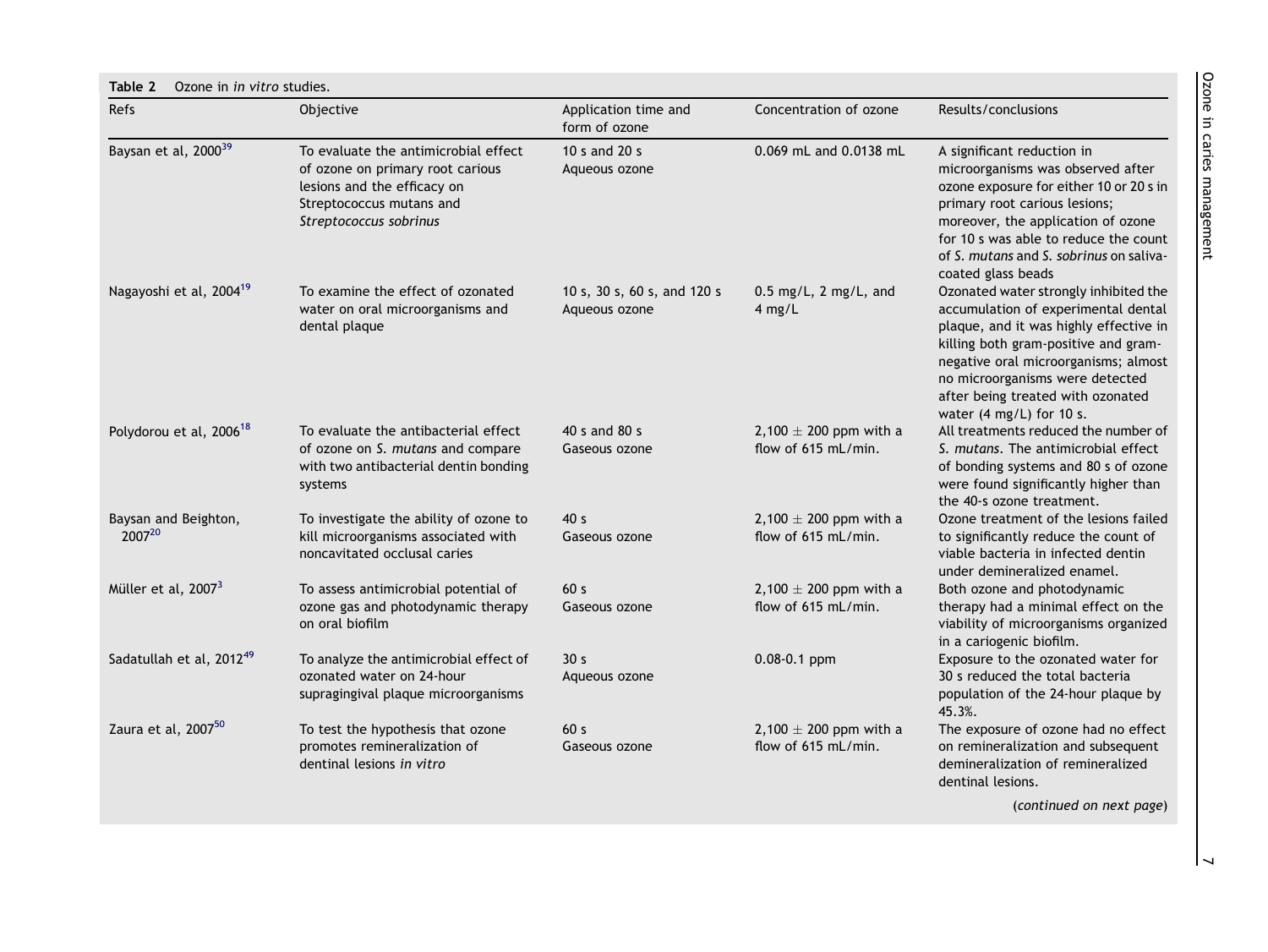| Table 2 (continued)                    |                                                                                                                                                                             |                                                               |                                                     |                                                                                                                                                                                                                             |  |  |
|----------------------------------------|-----------------------------------------------------------------------------------------------------------------------------------------------------------------------------|---------------------------------------------------------------|-----------------------------------------------------|-----------------------------------------------------------------------------------------------------------------------------------------------------------------------------------------------------------------------------|--|--|
| <b>Refs</b>                            | Objective                                                                                                                                                                   | Application time and<br>form of ozone                         | Concentration of ozone                              | Results/conclusions                                                                                                                                                                                                         |  |  |
| Bezirtzoglou et al, 2008 <sup>51</sup> | To estimate the ozone experimental<br>effect upon toothbrushes microflora<br>microbiologically prior to and after<br>saturation with ozone gas                              | 5 min, 10 min, 15 min,<br>20 min, and 30 min<br>Aqueous ozone | $3-3,5$ ppm<br>100 $\mu$ L                          | Ozone application removed the<br>toothbrushes bristles microbiota and<br>maximum decontamination efficacy<br>of ozone treatment was observed<br>after 30 min.                                                               |  |  |
| Castillo et al, 2008 <sup>33</sup>     | To evaluate the antimicrobial effect<br>of ozone gas on mutans streptococci                                                                                                 | 10 s, 20 s, and 40 s<br>Gaseous ozone                         | 2,100 $\pm$ 200 ppm with a<br>flow of $615$ mL/min. | Ozone application for 10 s and 20 s<br>produced a significant reduction in<br>the number of bacteria. When<br>exposure lasted 40 s, no viable<br>bacteria were obtained.                                                    |  |  |
| Knight et al, 2008 <sup>52</sup>       | To determine the effects of prior<br>ozone application to dentine on<br>biofilm formation and to measure any<br>associated reduction in bacteria<br>viability               | 40 <sub>s</sub><br>Gaseous ozone                              | 2,100 $\pm$ 200 ppm with a<br>flow of 615 mL/min.   | The infusion of ozone into noncarious<br>dentine prevented biofilm formation<br>in vitro from S. mutans and<br>Lactobacillus acidophilus over a 4-wk<br>period                                                              |  |  |
| Johansson et al, 2009 <sup>7</sup>     | To evaluate the antibacterial effect<br>of ozone on cariogenic bacterial<br>species with and without the<br>presence of saliva                                              | 10 s, 30 s, and 60 s<br>Gaseous ozone                         | 2,100 $\pm$ 200 ppm with a<br>flow of 615 mL/min.   | The tested cariogenic species were<br>affected to various degrees by ozone<br>gas with almost 100% killing after only<br>60 s of ozone application. The<br>presence of saliva reduced the<br>antibacterial effect of ozone. |  |  |
| Polydorou et al, 2012 <sup>5</sup>     | To evaluate the antimicrobial effect<br>of ozone application on S. mutans and<br>Lactobacillus casei, 4 wks and 8 wks<br>after the treatment, using a tooth<br>cavity model | 60 <sub>s</sub><br>Gaseous ozone                              | 2,100 $\pm$ 200 ppm with a<br>flow of 615 mL/min.   | The ozone application resulted in the<br>reduction of S. mutans after the first<br>4 wks, even after 8 wks. However<br>L. casej was found to be more<br>resistant to ozone.                                                 |  |  |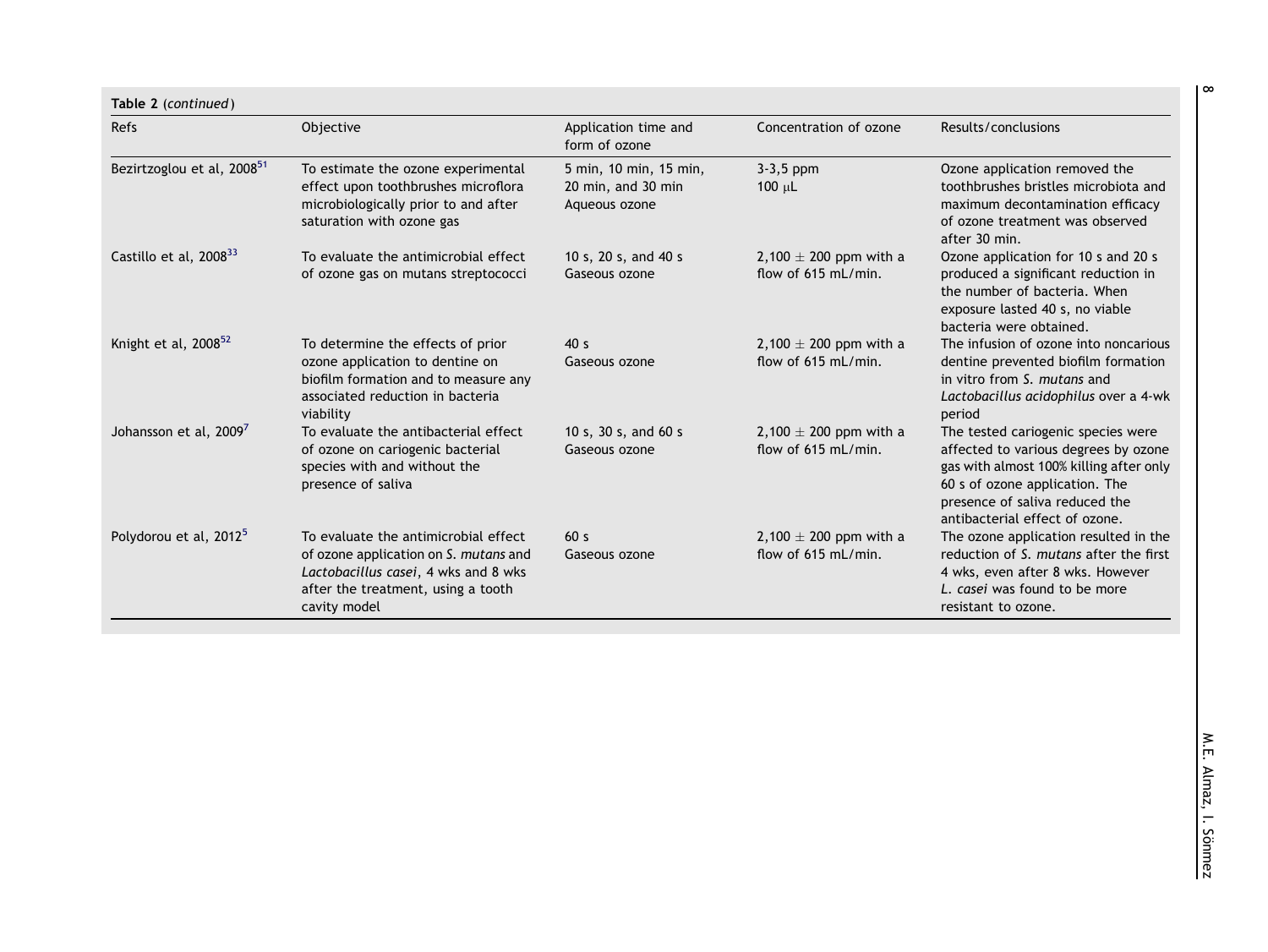population of the 24-hour plaque. Exposure to the ozonated water for 30 seconds reduced the total bacteria population of the 24-hour plaque by 45.3%. The study suggested that ozonated water rinsing may be an extremely useful addition to tooth brushing and flossing.<sup>[49](#page-8-0)</sup>

Zaura et al $50$  tested the hypothesis that ozone promotes the remineralization of dentinal lesions in vitro. Artificial caries-like lesions in dentin were treated with ozone gas, the samples were remineralized and subsequent demineralized again and mineral content was assessed by transverse microradiography. According to the results, the authors concluded that the exposure of ozone had no effect on the remineralization and subsequent demineralization of remineralized dentinal lesions.

The ozone experimental effect upon toothbrushes microflora was estimated microbiologically prior to and after saturation with ozone gas by Bezirtzoglou et al.<sup>[51](#page-8-0)</sup> They reported that ozone application removed the toothbrushes bristles microbiota following conventional brushing, and maximum decontamination efficacy of ozone treatment was observed after 30 minutes, whereas exposure for short time periods (5 minutes, 10 minutes, 15 minutes, 20 minutes) seems to be inefficient, which probably reflects the low dose of ozone used in the study.

Castillo et  $a^{33}$  $a^{33}$  $a^{33}$  have evaluated the antimicrobial effect of ozone gas on mutans streptococci. Their results showed that ozone application for 10 seconds and 20 seconds produced a significant reduction in the number of bacteria; when exposure lasted for 40 seconds, total elimination of bacteria was observed. Both the time of application and the previous bacterial concentration influence the antimicrobial effect of ozone.

The treatment of dentine surfaces to prevent biofilm formation and reduce bacteria growth may assist in the prevention of caries initiation and progression. In an in vitro study, the effects of prior ozone application (40 seconds) to dentine on biofilm formation was determined and the reduction in bacteria viability was measured. The results of the study has shown that the infusion of ozone into noncarious dentine prevented biofilm formation in vitro from S. mutans and Lactobacillus aci-dophilus over a 4-week period.<sup>[52](#page-8-0)</sup>

Johansson et al<sup>[7](#page-7-0)</sup> evaluated the antibacterial effect of ozone on cariogenic bacterial species with and without the presence of saliva and a possible effect on the salivary proteins. The study showed that the tested cariogenic species are affected to various degrees by ozone gas with almost 100% killing after only 60 seconds of ozone application. It was also shown that the presence of saliva reduced the antibacterial effect of ozone although increasing the ozone application time to 60 seconds overcame these reductants. The detection of altered salivary proteins indicated that salivary components are additional targets for ozone molecules.

Recently, Polydorou et  $al<sup>5</sup>$  $al<sup>5</sup>$  $al<sup>5</sup>$  evaluated the antimicrobial effect of ozone application on the two most important cariogenic species, S. mutans and Lactobacillus casei, 4 weeks and 8 weeks after the treatment, using a tooth cavity model. The results indicated that the effect of ozone differed between the two types of microorganisms. It was shown that the viability of L. casei was not affected by the ozone application; by contrast, the viability S. Mutans reduced significantly. The ozone application resulted in a reduction of bacteria after the first 4 weeks. As far as its effect through the time period of 8 weeks is concerned, it seemed to be stable through time. It is suggested that application of ozone in addition to the use of other antibacterial methods after caries excavation might be more successful in order to eliminate the remaining bacteria under the restorations.

Ozone might be a useful tool to reduce and control oral infectious microorganisms in dental plaque and dental cavity.<sup>[35](#page-7-0)</sup> However, the results of in vitro studies are controversial, although some researchers reported that ozone therapy had a minimal or no effect on the viability of microorganisms,[3,20](#page-7-0) others suggested ozone to be highly effective in killing both gram-positive and gram-negative oral microorganisms ([Table 2\)](#page-4-0).<sup>19,33,49,51</sup>

# Adverse effects, safety, and cytotoxicity of ozone

As there is limited evidence of the benefits of gaseous ozone in its application in dentistry, current National Institute of Clinical Excellence (NICE) guidelines<sup>[53](#page-8-0)</sup> advises against using ozone alone in the treatment of caries in general dental practice except as part of an approved clinical trial. On the basis of these terms, Millar and Hod-son<sup>[54](#page-8-0)</sup> have evaluated the safety of two ozone delivery devices designed for use in dentistry. Ozi-cure and HealOzone devices were used in a clinical simulation using a phantom head, whereas recordings of ozone levels were made in the pharyngeal and nasal regions of the patient and near the mouth of the operator. According to the results, the authors concluded that the Ozi-cure device when used without adequate suction allows ozone to reach a concentration above permitted levels and therefore should not be used. The HealOzone device was safe to use.<sup>54</sup>

A previous study investigated whether gaseous and aqueous ozone exert any cytotoxic effects on human oral epithelial (BHY) cells and gingival fibroblast (HGF-1) cells compared with different antiseptics. Cell counts, metabolic activity, Sp-1 binding, actin levels, and apoptosis were evaluated. Ozone gas was found to have toxic effects on both cell types. Essentially no cytotoxic signs were observed for aqueous ozone. Aqueous ozone revealed the highest level of biocompatibility of the tested antiseptics.<sup>[42](#page-7-0)</sup>

In the literature, few clinical studies have shown that no adverse effects were found with ozone therapy<sup>[43,45](#page-7-0)</sup>; therefore, more studies are needed to support its safety.

#### Conclusion

In many in vivo and in vitro studies, ozone has been used for the treatment of caries, disinfection of the cavity, reducing the levels of caries-associated microorganisms in the dental plaque, and remineralization of caries lesions with successful results. However, the clinical evidence for application of ozone is not extensive. Therefore more evidence is required before ozone can be accepted as an alternative to present methods for the management and prevention of caries.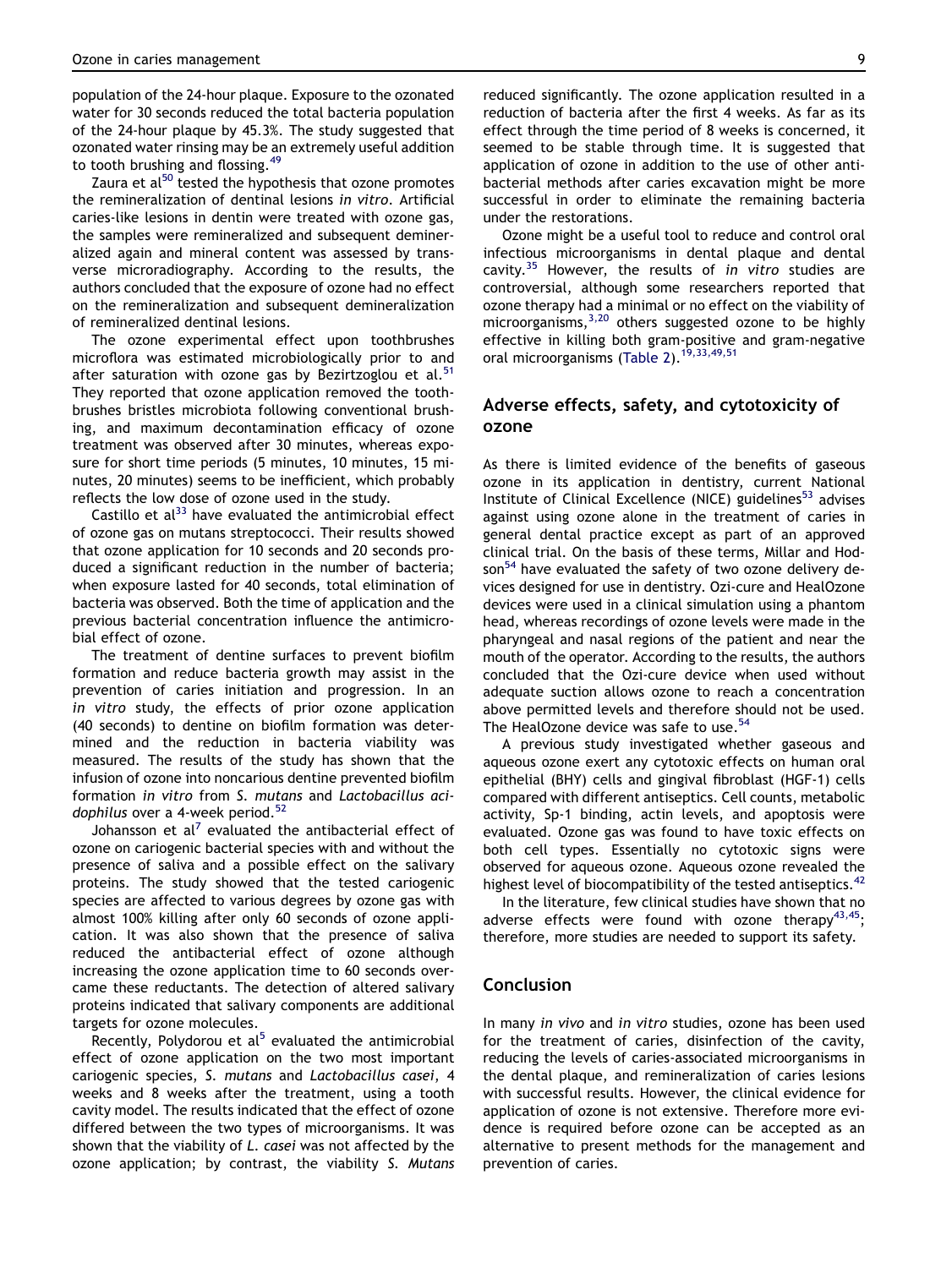### <span id="page-7-0"></span>References

- 1. [Rickard GD, Richardson R, Johnson T, McColl D, Hooper L.](http://refhub.elsevier.com/S0929-6646(13)00224-6/sref1) [Ozone therapy for the treatment of dental caries.](http://refhub.elsevier.com/S0929-6646(13)00224-6/sref1) Cochrane [Database Syst Rev](http://refhub.elsevier.com/S0929-6646(13)00224-6/sref1) 2004;3. CD004153.
- 2. [Petersen PE. Continuous improvement of oral health in the](http://refhub.elsevier.com/S0929-6646(13)00224-6/sref2) [21st century](http://refhub.elsevier.com/S0929-6646(13)00224-6/sref2)  $-$  [The approach of the WHO Global Oral Health](http://refhub.elsevier.com/S0929-6646(13)00224-6/sref2) Programme. [Community Dent Oral Epidemiol](http://refhub.elsevier.com/S0929-6646(13)00224-6/sref2) 2003;31:3-[23.](http://refhub.elsevier.com/S0929-6646(13)00224-6/sref2)
- 3. Müller P, Guggenheim B, Schmidlin PR. Efficacy of gasiform [ozone and photodynamic therapy on a multispecies oral bio-](http://refhub.elsevier.com/S0929-6646(13)00224-6/sref3)film in vitro. [Eur J Oral Sci](http://refhub.elsevier.com/S0929-6646(13)00224-6/sref3) 2007;115:77-[80](http://refhub.elsevier.com/S0929-6646(13)00224-6/sref3).
- 4. [Anderson MH, Bales DJ, Omnell KA. Modern management of](http://refhub.elsevier.com/S0929-6646(13)00224-6/sref4) [dental caries: the cutting edge is not the dental bur.](http://refhub.elsevier.com/S0929-6646(13)00224-6/sref4) J Am [Dent Assoc](http://refhub.elsevier.com/S0929-6646(13)00224-6/sref4) 1993:124:36-[44](http://refhub.elsevier.com/S0929-6646(13)00224-6/sref4).
- 5. [Polydorou O, Halili A, Wittmer A, Pelz K, Hahn P. The anti](http://refhub.elsevier.com/S0929-6646(13)00224-6/sref5)[bacterial effect of gas ozone after 2 months of in vitro eval-](http://refhub.elsevier.com/S0929-6646(13)00224-6/sref5)uation. [Clin Oral Investig](http://refhub.elsevier.com/S0929-6646(13)00224-6/sref5)  $2012; 16:545-50$ .
- 6. [Lynch E. Antimicrobial management of primary root carious](http://refhub.elsevier.com/S0929-6646(13)00224-6/sref6) [lesions: A review.](http://refhub.elsevier.com/S0929-6646(13)00224-6/sref6) Gerodontology 1996;13:118-[29.](http://refhub.elsevier.com/S0929-6646(13)00224-6/sref6)
- 7. [Johansson E, Claesson R, van Dijken JW. Antibacterial effect](http://refhub.elsevier.com/S0929-6646(13)00224-6/sref7) [of ozone on cariogenic bacterial species.](http://refhub.elsevier.com/S0929-6646(13)00224-6/sref7) J Dent 2009;37:  $449 - 53.$  $449 - 53.$  $449 - 53.$  $449 - 53.$
- 8. Mejàre B, Mejàre I, Edwardsson S. Bacteria beneath com[posite restorations](http://refhub.elsevier.com/S0929-6646(13)00224-6/sref8)-[a culturing and histobacteriological](http://refhub.elsevier.com/S0929-6646(13)00224-6/sref8) study. [Acta Odontol Scand](http://refhub.elsevier.com/S0929-6646(13)00224-6/sref8) 1979;37:267-[75.](http://refhub.elsevier.com/S0929-6646(13)00224-6/sref8)
- 9. [Magni E, Ferrari M, Hickel R, Huth KC, Ilie N. Effect of ozone](http://refhub.elsevier.com/S0929-6646(13)00224-6/sref9) [gas application on the mechanical properties of dental ad](http://refhub.elsevier.com/S0929-6646(13)00224-6/sref9)[hesives bonded to dentin.](http://refhub.elsevier.com/S0929-6646(13)00224-6/sref9) Dent Mater 2008;24:1428-[34.](http://refhub.elsevier.com/S0929-6646(13)00224-6/sref9)
- 10. [Banerjee A, Watson TF, Kidd EA. Dentine caries excavation: a](http://refhub.elsevier.com/S0929-6646(13)00224-6/sref10) [review of current clinical techniques.](http://refhub.elsevier.com/S0929-6646(13)00224-6/sref10) Braz Dent J 2000;188:  $476 - 82.$  $476 - 82.$  $476 - 82.$
- 11. [Sbordone L, Bortolaia C. Oral microbial biofilms and pla](http://refhub.elsevier.com/S0929-6646(13)00224-6/sref11)[querelated diseases: microbial communities and their role in](http://refhub.elsevier.com/S0929-6646(13)00224-6/sref11) [the shift from oral health to disease.](http://refhub.elsevier.com/S0929-6646(13)00224-6/sref11) Clin Oral Investig 2003;  $7.181 - 8$
- 12. [Baehni PC, Takeuchi Y. Anti-plaque agents in the prevention](http://refhub.elsevier.com/S0929-6646(13)00224-6/sref12) [of biofilm-associated oral diseases.](http://refhub.elsevier.com/S0929-6646(13)00224-6/sref12) Oral Dis 2003;9:23-[9.](http://refhub.elsevier.com/S0929-6646(13)00224-6/sref12)
- 13. [Imazato S, Imai T, Ebisu S. Antibacterial activity of pro](http://refhub.elsevier.com/S0929-6646(13)00224-6/sref13)[prietary self-etching primers.](http://refhub.elsevier.com/S0929-6646(13)00224-6/sref13) Am J Dent 199[8](http://refhub.elsevier.com/S0929-6646(13)00224-6/sref13);11:106-8.
- 14. [Ozer F, Unlu N, Karakaya S, Ergani O, Hadimli HH. Antibac](http://refhub.elsevier.com/S0929-6646(13)00224-6/sref14)[terial activities of MDPB and fluoride in dentin bonding](http://refhub.elsevier.com/S0929-6646(13)00224-6/sref14) agents. [Eur J Prosthodont Restor Dent](http://refhub.elsevier.com/S0929-6646(13)00224-6/sref14) 2005;13:139-[42.](http://refhub.elsevier.com/S0929-6646(13)00224-6/sref14)
- 15. [Wicht MJ, Haak R, Schutt-Gerowitt H, Kneist S, Noack MJ.](http://refhub.elsevier.com/S0929-6646(13)00224-6/sref15) [Suppression of caries-related microorganisms in dentine le](http://refhub.elsevier.com/S0929-6646(13)00224-6/sref15)[sions after short-term chlorhexidine or antibiotic treatment.](http://refhub.elsevier.com/S0929-6646(13)00224-6/sref15) [Caries Res](http://refhub.elsevier.com/S0929-6646(13)00224-6/sref15) 2004;38:436-[41](http://refhub.elsevier.com/S0929-6646(13)00224-6/sref15).
- 16. [Holmes J. Clinical reversal of root caries using ozone, double](http://refhub.elsevier.com/S0929-6646(13)00224-6/sref16)[blind, randomised, controlled 18-month trial.](http://refhub.elsevier.com/S0929-6646(13)00224-6/sref16) Gerodontology  $2003;20:106 - 14.$  $2003;20:106 - 14.$  $2003;20:106 - 14.$  $2003;20:106 - 14.$
- 17. Dähnhardt JE, Jaeggi T, Lussi A. Treating open carious lesions [in anxious children with ozone. A prospective controlled](http://refhub.elsevier.com/S0929-6646(13)00224-6/sref17) [clinical study.](http://refhub.elsevier.com/S0929-6646(13)00224-6/sref17) Am J Dent  $2006; 19:267-70$  $2006; 19:267-70$ .
- 18. [Polydorou O, Pelz K, Hahn P. Antibacterial effect of an ozone](http://refhub.elsevier.com/S0929-6646(13)00224-6/sref18) [device and its comparison with two dentin-bonding systems.](http://refhub.elsevier.com/S0929-6646(13)00224-6/sref18) [Eur J Oral Sci](http://refhub.elsevier.com/S0929-6646(13)00224-6/sref18) 2006;114:349-[53.](http://refhub.elsevier.com/S0929-6646(13)00224-6/sref18)
- 19. [Nagayoshi M, Fukuizumi T, Kitamura C, Yano J, Terashita M,](http://refhub.elsevier.com/S0929-6646(13)00224-6/sref19) [Nishihara T. Efficacy of ozone on survival and permeability of](http://refhub.elsevier.com/S0929-6646(13)00224-6/sref19) oral microorganisms. [Oral Microbiol Immunol](http://refhub.elsevier.com/S0929-6646(13)00224-6/sref19) 2004;19:240-[6.](http://refhub.elsevier.com/S0929-6646(13)00224-6/sref19)
- 20. [Baysan A, Beighton D. Assessment of the ozone-mediated](http://refhub.elsevier.com/S0929-6646(13)00224-6/sref20) [killing of bacteria in infected dentine associated with non](http://refhub.elsevier.com/S0929-6646(13)00224-6/sref20)[cavitated occlusal carious lesions.](http://refhub.elsevier.com/S0929-6646(13)00224-6/sref20) Caries Res 2007;41:  $337 - 41$  $337 - 41$ .
- 21. [Bocci VA. Scientific and medical aspects of ozone therapy.](http://refhub.elsevier.com/S0929-6646(13)00224-6/sref21) [State of the art.](http://refhub.elsevier.com/S0929-6646(13)00224-6/sref21) Arch Med Res  $2006; 37:425-35$  $2006; 37:425-35$ .
- 22. [Nogales CG, Ferrari PH, Kantorovich EO, Lage-Marques JL.](http://refhub.elsevier.com/S0929-6646(13)00224-6/sref22) [Ozone therapy in medicine and dentistry.](http://refhub.elsevier.com/S0929-6646(13)00224-6/sref22) J Contemp Dent Pract [2008;](http://refhub.elsevier.com/S0929-6646(13)00224-6/sref22)9:75-[84.](http://refhub.elsevier.com/S0929-6646(13)00224-6/sref22)
- 23. Clavo B, Pérez JL, López L, Suarez G, Lloret M, Rodriguea V, [et al. Effect of ozone therapy on muscle oxygenation.](http://refhub.elsevier.com/S0929-6646(13)00224-6/sref23) J Altern [Complement Med](http://refhub.elsevier.com/S0929-6646(13)00224-6/sref23) 2003;9:251-[6](http://refhub.elsevier.com/S0929-6646(13)00224-6/sref23).
- 24. [Sies H. Ozone in arteriosclerotic plaques: searching for the](http://refhub.elsevier.com/S0929-6646(13)00224-6/sref24) "smoking gun". [Angew Chem Int Ed Engl](http://refhub.elsevier.com/S0929-6646(13)00224-6/sref24) 2004;43:3[5](http://refhub.elsevier.com/S0929-6646(13)00224-6/sref24)14-5.
- 25. [Bocci V, Larini A, Micheli V. Restoration of normoxia by ozone](http://refhub.elsevier.com/S0929-6646(13)00224-6/sref25) [therapy may control neoplastic growth: a review and a working](http://refhub.elsevier.com/S0929-6646(13)00224-6/sref25) hypothesis. [J Altern Complement Med](http://refhub.elsevier.com/S0929-6646(13)00224-6/sref25) 2005;11:257-[65.](http://refhub.elsevier.com/S0929-6646(13)00224-6/sref25)
- 26. [Woodcock A. Simplifying asthma treatment with optimal de-](http://refhub.elsevier.com/S0929-6646(13)00224-6/sref26)livery systems. [Eur Resp Review](http://refhub.elsevier.com/S0929-6646(13)00224-6/sref26) 2001:11:9-[14](http://refhub.elsevier.com/S0929-6646(13)00224-6/sref26).
- 27. [Andreula CF, Simonetti L, De Santis F, Agati R, Ricci R,](http://refhub.elsevier.com/S0929-6646(13)00224-6/sref27) [Leonardi M. Minimally invasive oxygen-ozone therapy for](http://refhub.elsevier.com/S0929-6646(13)00224-6/sref27) [lumbar disk herniation.](http://refhub.elsevier.com/S0929-6646(13)00224-6/sref27) Am J Neuroradiol 2003;24:996-[1000](http://refhub.elsevier.com/S0929-6646(13)00224-6/sref27).
- 28. [Muto M, Andreula C, Leonardi M. Treatment of herniated](http://refhub.elsevier.com/S0929-6646(13)00224-6/sref28) [lumbar disc by intradiscal and intraforaminal oxygen-ozone](http://refhub.elsevier.com/S0929-6646(13)00224-6/sref28) (02-03) injection. J Neuroradiol 2004;31:183-[9.](http://refhub.elsevier.com/S0929-6646(13)00224-6/sref28)
- 29. [Jordan L, Beaver K, Foy S. Ozone treatment for radiotherapy](http://refhub.elsevier.com/S0929-6646(13)00224-6/sref29) [skin reactions: is there an evidence base for practice?](http://refhub.elsevier.com/S0929-6646(13)00224-6/sref29) Eur J [Oncol Nurs](http://refhub.elsevier.com/S0929-6646(13)00224-6/sref29) 2002:6:220-[7](http://refhub.elsevier.com/S0929-6646(13)00224-6/sref29).
- 30. [Flippi A. Ozone in oral surgery: current status and prospects.](http://refhub.elsevier.com/S0929-6646(13)00224-6/sref30) [Ozone Sci Engin](http://refhub.elsevier.com/S0929-6646(13)00224-6/sref30) 1997;19:387-[93.](http://refhub.elsevier.com/S0929-6646(13)00224-6/sref30)
- 31. [Murakami H, Sakuma S, Nakamura K, Ito Y, Hattori M, Asai A,](http://refhub.elsevier.com/S0929-6646(13)00224-6/sref31) [et al. Disinfection of removable dentures using ozone.](http://refhub.elsevier.com/S0929-6646(13)00224-6/sref31) Dent [Mater J](http://refhub.elsevier.com/S0929-6646(13)00224-6/sref31) 1996;1[5](http://refhub.elsevier.com/S0929-6646(13)00224-6/sref31):220-5.
- 32. [Hems RS, Gulabivala K, Ng YL, Ready D, Spratt DA. An in vitro](http://refhub.elsevier.com/S0929-6646(13)00224-6/sref32) [evaluation of the ability of ozone to kill a strain of](http://refhub.elsevier.com/S0929-6646(13)00224-6/sref32) Entero[coccus faecalis](http://refhub.elsevier.com/S0929-6646(13)00224-6/sref32). Int Endod J 2005;38:22-[9.](http://refhub.elsevier.com/S0929-6646(13)00224-6/sref32)
- 33. [Castillo A, Galindo-Moreno P, Avila G, Valderrama M,](http://refhub.elsevier.com/S0929-6646(13)00224-6/sref33) Liébana J, Baca P. In vitro reduction of mutans streptococci [by means of ozone gas application.](http://refhub.elsevier.com/S0929-6646(13)00224-6/sref33) Quintessence Int 2008;39:  $827 - 31.$  $827 - 31.$  $827 - 31.$
- 34. Seidler V, Linetskiy I, Hubálková H, Stanková H, Smucler R, Mazánek [J. Ozone and its usage in general medicine and](http://refhub.elsevier.com/S0929-6646(13)00224-6/sref34) [dentistry. A review article.](http://refhub.elsevier.com/S0929-6646(13)00224-6/sref34) Prague Med Rep 2008;109:5-[13](http://refhub.elsevier.com/S0929-6646(13)00224-6/sref34).
- 35. [Azarpazhooh A, Limeback H. The application of ozone in](http://refhub.elsevier.com/S0929-6646(13)00224-6/sref35) [dentistry: a systematic review of literature.](http://refhub.elsevier.com/S0929-6646(13)00224-6/sref35) J Dent 2008;36:  $104 - 16$  $104 - 16$ .
- 36. Stübinger S, Sader R, Filippi A. The use of ozone in dentistry [and maxillofacial surgery: a review.](http://refhub.elsevier.com/S0929-6646(13)00224-6/sref36) Quintessence Int 2006;  $37.353 - 9$
- 37. [Greene AK, Few BK, Serafini JC. A comparison of ozonation](http://refhub.elsevier.com/S0929-6646(13)00224-6/sref37) [and chlorination for the disinfection of stainless steel sur-](http://refhub.elsevier.com/S0929-6646(13)00224-6/sref37)faces. [J Dairy Sci](http://refhub.elsevier.com/S0929-6646(13)00224-6/sref37) 1993;76:3617-[20](http://refhub.elsevier.com/S0929-6646(13)00224-6/sref37).
- 38. [Gomes BP, Ferraz CC, Vianna ME, Berber VB, Teixeira FB,](http://refhub.elsevier.com/S0929-6646(13)00224-6/sref38) [Souza-Filho FJ. In vitro antimicrobial activity of several con](http://refhub.elsevier.com/S0929-6646(13)00224-6/sref38)[centrations of sodium hypochlorite and chlorhexidine gluco](http://refhub.elsevier.com/S0929-6646(13)00224-6/sref38)[nate in the elimination of](http://refhub.elsevier.com/S0929-6646(13)00224-6/sref38) Enterococcus faecalis. Int Endod J [2001;](http://refhub.elsevier.com/S0929-6646(13)00224-6/sref38)34:424-[8](http://refhub.elsevier.com/S0929-6646(13)00224-6/sref38).
- 39. [Baysan A, Whiley RA, Lynch E. Antimicrobial effect of a novel](http://refhub.elsevier.com/S0929-6646(13)00224-6/sref39) [ozone- generating device on micro-organisms associated with](http://refhub.elsevier.com/S0929-6646(13)00224-6/sref39) [primary root carious lesions in vitro.](http://refhub.elsevier.com/S0929-6646(13)00224-6/sref39) Caries Res 2000;34:  $498 - 501.$  $498 - 501.$  $498 - 501.$
- 40. [Nagayoshi M, Kitamura C, Fukuizumi T, Nishihara T,](http://refhub.elsevier.com/S0929-6646(13)00224-6/sref40) [Terashita M. Antimicrobial effect of ozonated water on bac](http://refhub.elsevier.com/S0929-6646(13)00224-6/sref40)[teria invading dentinal tubules.](http://refhub.elsevier.com/S0929-6646(13)00224-6/sref40) J Endod 2004;30:778-[81.](http://refhub.elsevier.com/S0929-6646(13)00224-6/sref40)
- 41. [Baysan A, Lynch E. The use of ozone in dentistry and medi](http://refhub.elsevier.com/S0929-6646(13)00224-6/sref41)[cine. Part 2. Ozone and root caries.](http://refhub.elsevier.com/S0929-6646(13)00224-6/sref41) Prim Dent Care 2006;13:  $37 - 41$  $37 - 41$  $37 - 41$ .
- 42. [Huth KC, Jakob FM, Saugel B, Cappello C, Paschos E,](http://refhub.elsevier.com/S0929-6646(13)00224-6/sref42) [Hollweck R, et al. Effect of ozone on oral cells compared with](http://refhub.elsevier.com/S0929-6646(13)00224-6/sref42) [established antimicrobials.](http://refhub.elsevier.com/S0929-6646(13)00224-6/sref42) Eur J Oral Sci 2006;114:435-[40](http://refhub.elsevier.com/S0929-6646(13)00224-6/sref42).
- 43. [Baysan A, Lynch E. Effect of ozone on the oral microbiota and](http://refhub.elsevier.com/S0929-6646(13)00224-6/sref43) [clinical severity of primary root caries.](http://refhub.elsevier.com/S0929-6646(13)00224-6/sref43) Am J Dent 2004;17:  $56 - 60.$  $56 - 60.$  $56 - 60.$  $56 - 60.$
- 44. [Huth KC, Paschos E, Brand K, Hickel R. Effect of ozone on non](http://refhub.elsevier.com/S0929-6646(13)00224-6/sref44)[cavitated fissure carious lesions in permanent molars. A](http://refhub.elsevier.com/S0929-6646(13)00224-6/sref44) [controlled prospective clinical study.](http://refhub.elsevier.com/S0929-6646(13)00224-6/sref44) Am J Dent 2005;18:  $223 - 8.$  $223 - 8.$  $223 - 8.$  $223 - 8.$